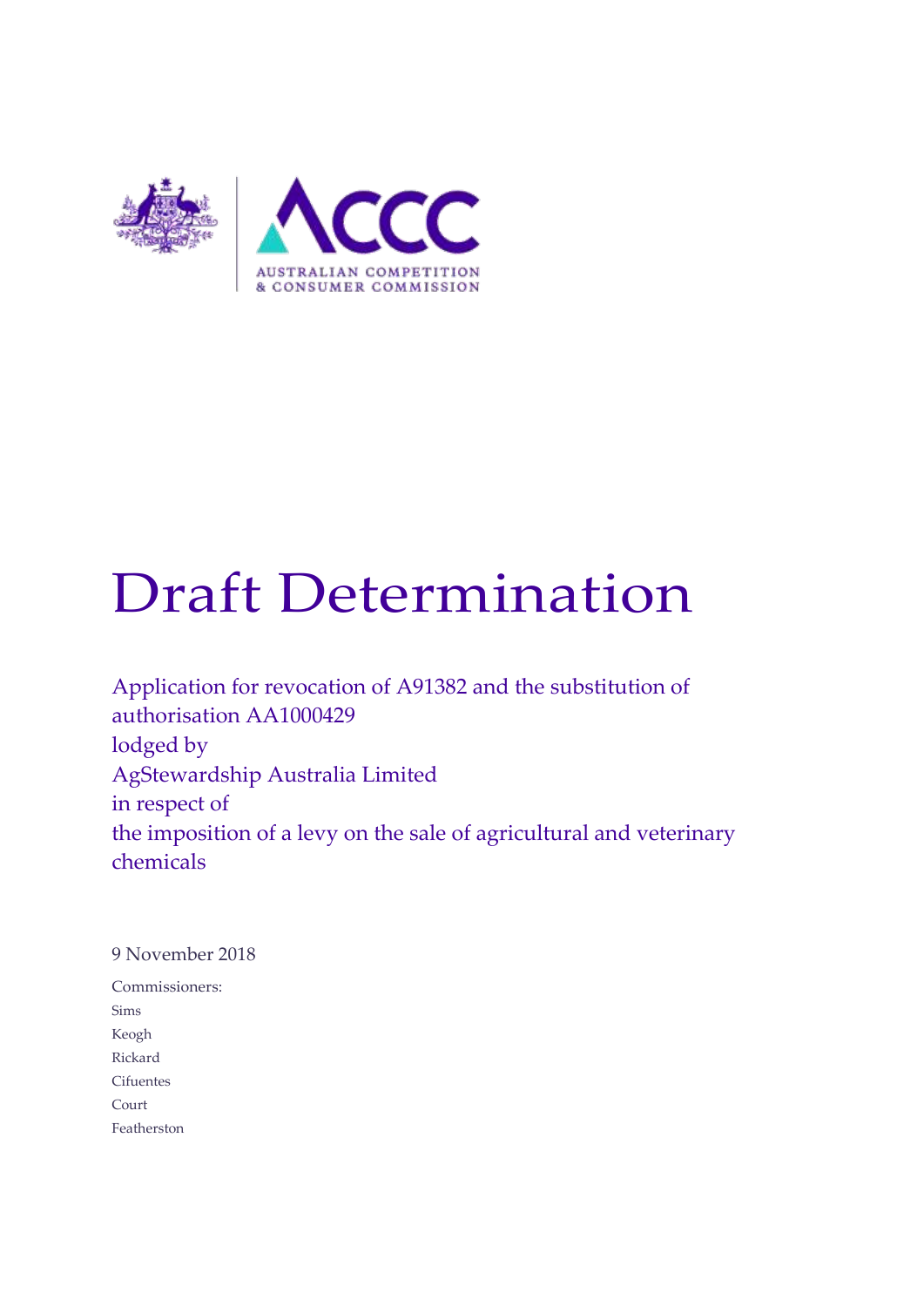# Summary

**The ACCC proposes to grant authorisation to enable AgStewardship to continue to administer and collect a levy on the sale of agricultural and veterinary chemicals by participating manufacturers. The levy is used to fund the drumMUSTER and ChemClear programs which provide for the collection of agvet chemical containers and safe disposal of agvet chemicals. The ACCC has authorised a levy of four cents per litre/kilogram since 1998. AgStewardship now seeks to increase the levy to six cents per litre/kilogram, but does not seek any further changes to the levy or programs.**

**The ACCC proposes to grant authorisation for five years.**

**The ACCC invites submissions in relation to this draft determination before making its final decision.** 

# 1. The application for authorisation revocation and substitution

- 1.1. On 21 August 2018, AgStewardship Australia Limited (**AgStewardship)** lodged an application to revoke authorisation A91382 and substitute authorisation AA1000429 (referred to as re-authorisation) with the Australian Competition and Consumer Commission (the **ACCC**). Re-authorisation would allow AgStewardship to continue to impose a levy on the sale of agricultural and veterinary chemicals by participating manufacturers, in order to fund programs which provide for the collection of agvet chemical containers and disposal of agvet chemicals (the **programs**) (together, the **Conduct**). Authorisation is sought for a further five years. This application for reauthorisation was made under subsection 91C(1) of the *Competition and Consumer Act 2010* (the **CCA**).
- 1.2. The ACCC can grant authorisation, which provides businesses with legal protection for arrangements that may otherwise risk breaching the competition law, provided the arrangements are likely to result in a net public benefit or, in some cases, are unlikely to substantially lessen competition.

# 2. The Conduct

2.1. AgStewardship seeks re-authorisation on behalf of itself and its members, namely Croplife Australia Limited, Animal Medicines Australia Limited, National Farmers' Federation Limited, The Veterinary Manufacturers and Distributors Association Limited, and the manufacturers and suppliers of chemicals that impose the levy on the sale of their agvet chemicals (the **participants**) (including new participants who agree to impose a levy in support of the programs during the term of the authorisation).

# The Levy

2.2. Participants voluntarily agree to impose a levy on the supply of agvet chemicals. The levy is charged on products for crop production and on-farm animal health chemicals which are sold in non-returnable metal and plastic containers between one litre/kilogram and 205 litres/kilograms. Participants remit the proceeds of the levy to AgStewardship which uses them to fund the programs. Since it was first authorised in 1998, the levy has been charged at a rate of four cents per litre/kilogram. AgStewardship now seeks to increase the levy to six cents per litre/kilogram.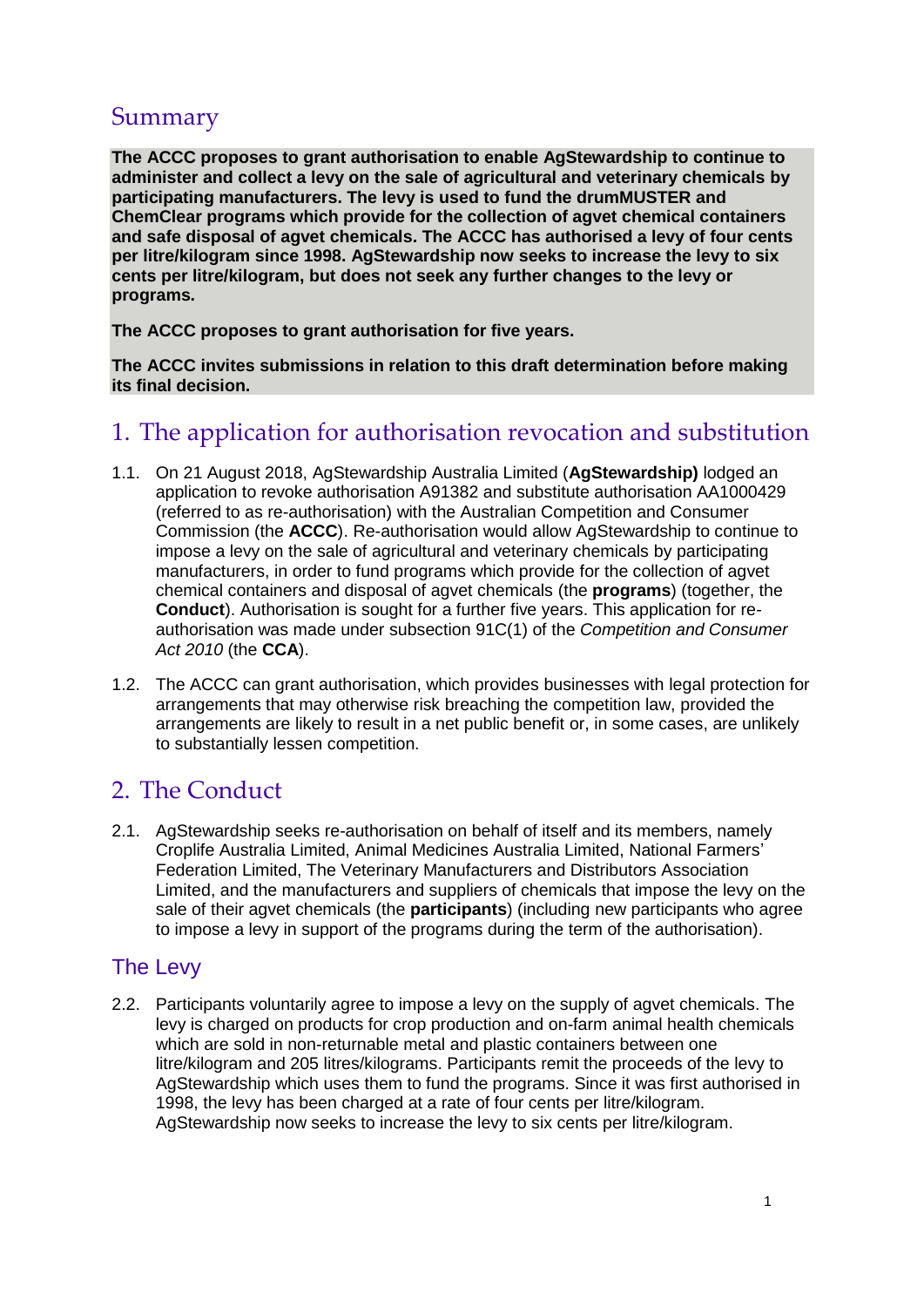# The Programs

- 2.3. The programs funded by the levy are drumMUSTER and ChemClear. The drumMUSTER program has been authorised by the ACCC since 1998 and involves the collection and recycling of used containers for crop production and on-farm animal health chemicals. Eligible containers are cleaned of residue by farmers and delivered to one of the more than 800 collection sites across Australia. Collected containers that would otherwise end up in landfill (or dumped on private and public land, burned and buried) are recycled.
- 2.4. The ChemClear program has been operating since 2003 and involves the collection and disposal of unwanted crop production and veterinary chemicals. It focuses on collecting obsolete chemicals which may be out of date or superseded, or are unused due to changes in cropping and animal management practices or regulations. It aims to remove the risk to the environment and public safety of chemicals which may have accumulated on properties over many years. Under the program, Group 1 chemicals – i.e. those on which the levy has been paid (displaying the drumMUSTER logo) - are generally eligible for free collection. The disposal of Group 2 chemicals attracts a fee but the cost is subsidised under the program. Group 2 chemicals include those sold by manufacturers not participating in the scheme (i.e. on which the levy has not been paid), chemicals which are unknown, unlabelled, mixed, expired for more than two years, or have been de-registered for more than two years.

# 3. The Applicant

- 3.1. AgStewardship is a not-for-profit organisation which acts as a fund holding body for the levies raised. AgStewardship was established in October 2008 as part of a new governance structure for the drumMuster and ChemClear programs.
- 3.2. Previous to this, funds for the programs were held by AgSafe, which also managed and administered the programs. AgSafe was established in 1993 as an industry-led not-for-profit organisation following a commitment to product stewardship by the Board of Agricultural and Veterinary Chemical Association (now CropLife Australia). AgSafe now manages and administers the programs under contract to AgStewardship.

## **Members**

- 3.3. AgStewardship also seeks authorisation on behalf of its members, National Farmers' Federation, CropLife Australia, Animal Medicines Australia, and the Veterinary Manufacturers and Distributors Association.
- 3.4. The National Farmers' Federation is the peak national body representing farmers and agriculture.
- 3.5. CropLife Australia represents the developers, registrants, manufacturers and formulators of plant science solutions for use in agriculture and the management of pests in other settings.
- 3.6. Animal Medicines Australia represents registrants, manufacturers and formulators of animal health products.
- 3.7. The Veterinary Manufacturers and Distributors Association represents manufacturers, importers, registrants and distributors of all classes of veterinary medicines and animal health products.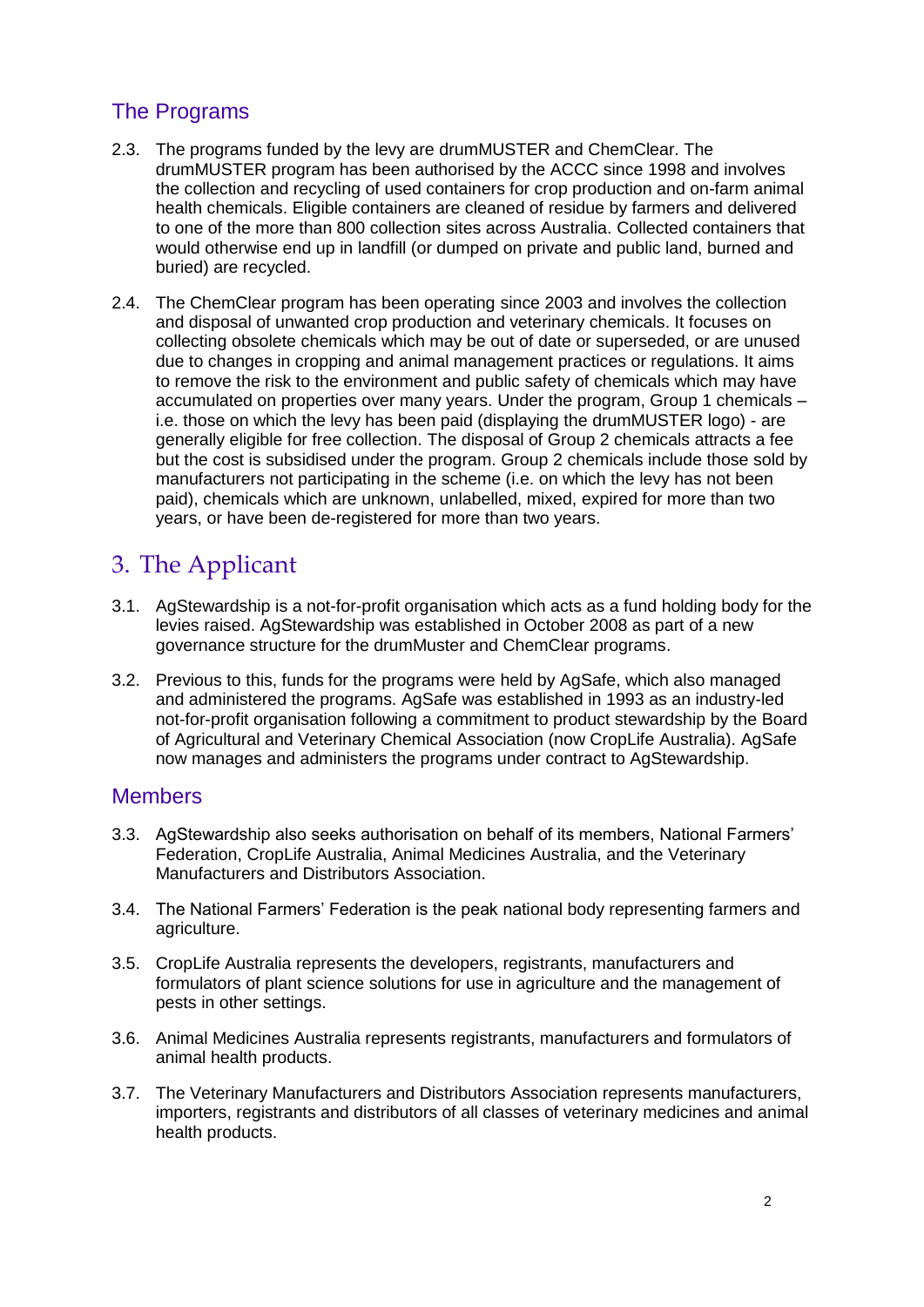# **Participants**

- 3.8. Participants in the programs are those manufacturers and suppliers of agvet chemicals who agree to impose a levy on the chemicals they sell.
- 3.9. AgStewardship considers that the participation level of agvet manufacturers represents over 90 per cent of the total volume of eligible containers of agvet chemicals sold in Australia to primary producers. AgStewardship advises that the number of participants in the programs continues to increase.

# 4. Background

- 4.1. The drumMUSTER program has been authorised by the ACCC since September 1998, funded by the four cent per litre/kilogram levy. The ChemClear program has been authorised since March 2005. The Conduct has been re-authorised a number of times, including at times minor changes to the Conduct (such as a 2011 expansion of the definition of "containers" which are accepted under the programs).
- 4.2. Most recently, authorisation was granted on 29 January 2014 (A91382) until 19 February 2019.
- 4.3. In the 2016/2017 financial year, the levy raised around \$3.8million.
- 4.4. AgStewardship advises the current levy collected is insufficient to cover its costs of operating, but that it has been able to utilise reserves accumulated mainly from the early years of the levy being in place to fund more recent shortfalls in operational costs. AgStewardship advises that, if CPI was applied to the levy across the years since the levy was introduced, the rate today would be close to 7 cents per litre/kilogram, and that the cost of recycling containers and processing chemicals has also increased over time relative to CPI.
- 4.5. AgStewardship submits the proposed increase in the levy is necessary because the current levy is unsustainable for a range of reasons including:
	- the cost of recycling each container is higher than the levy collected on that container. The program covers the cost of the containers collected, though only because collection rates are lower than, or equal to, 50% of containers sold with the levy applied
	- the costs of disposal of chemicals have increased considerably
	- remote collections have an extremely high unit cost and these cannot be considered with the levy at the current rate
	- AgStewardship is likely to experience pressure on its reserves within the next 3-4 years and will likely not be sustainable
	- relevant infrastructure requires upgrading
	- research is needed in relation to changes in container design and suitability for recycling.
- 4.6. AgStewardship advises that an increase to the levy will result in an increase to the total funds received, and that it expects to utilise these funds to:
	- meet the price increases from contracted services (such as recycling processors)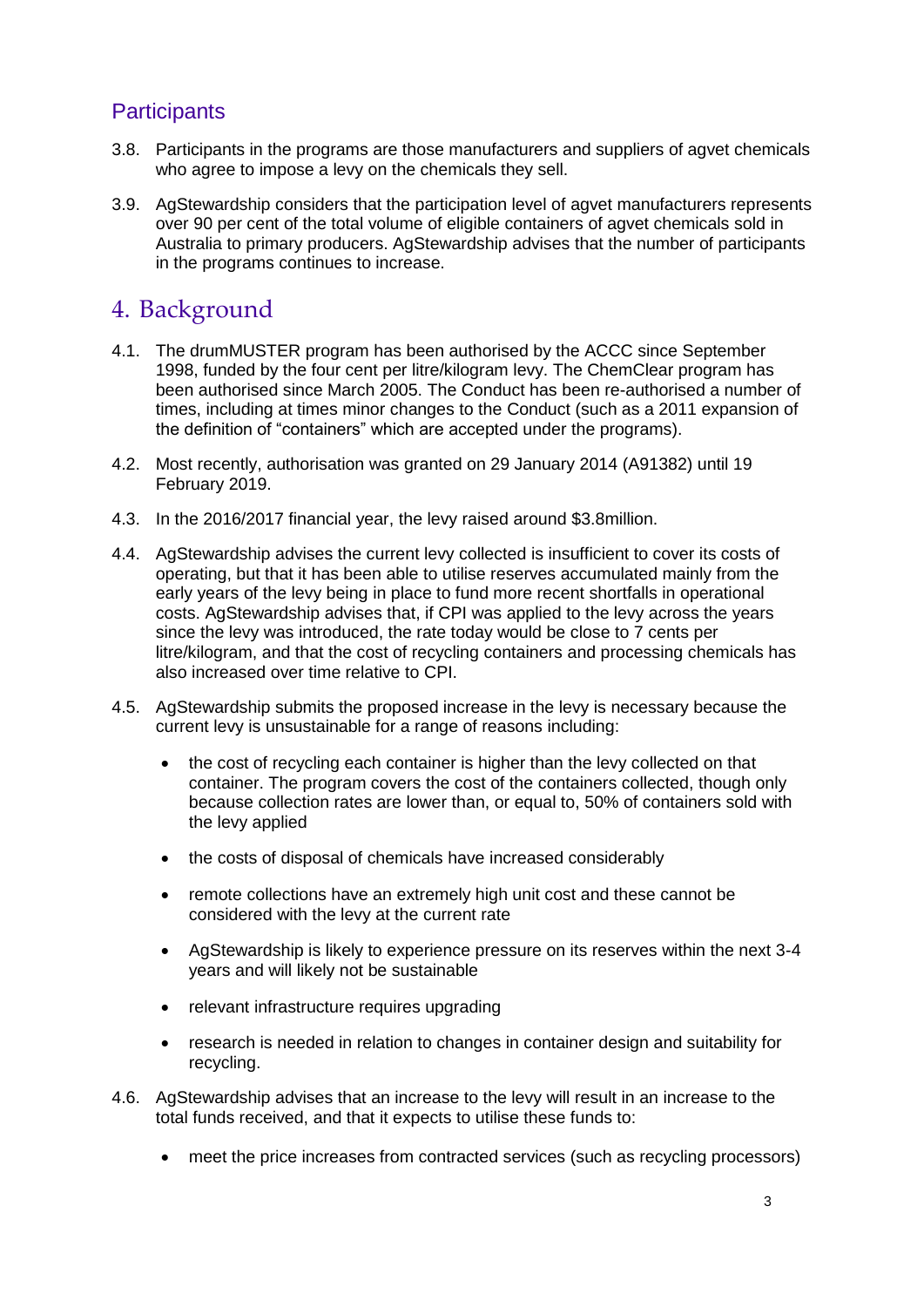- increase the return rates on chemical containers (from 48% of eligible containers in 2016-17 to 58% in 2019/20)
- increase collections for ChemClear eligible products
- invest in additional infrastructure for collection sites and refurbishment of current drum cages
- fund IT improvements to streamline payments
- increase promotion of the programs
- undertake research into emerging trends in packaging and recycling
- provide additional collections to remote areas
- continue to develop relationships with community groups and resellers to improve collection rates.

# 5. Consultation

- 5.1. A public consultation process informs the ACCC's assessment of the likely public benefits and detriments from the Conduct.
- 5.2. The ACCC invited submissions from more than 40 potentially interested parties including AgStewardship members, government bodies and industry associations.
- 5.3. The ACCC received submissions from:
	- CropLife Australia
	- Animal Medicines Australia
	- National Farmers' Federation
	- Victorian Farmers Federation
	- Queensland Farmers' Federation
	- WAFarmers
	- Grain Producers Australia
	- AgForce Queensland Farmers Limited
	- NSW Environment Protection Authority
	- Environment Protection Authority Victoria
	- South Australian Environment Protection Authority
	- Australian Local Government Association
	- Local Government NSW
	- Western Australian Local Government Association.
- 5.4. AgStewardship member organisations CropLife Australia, Animal Medicines Australia, and the National Farmers' Federation – provided submissions in support of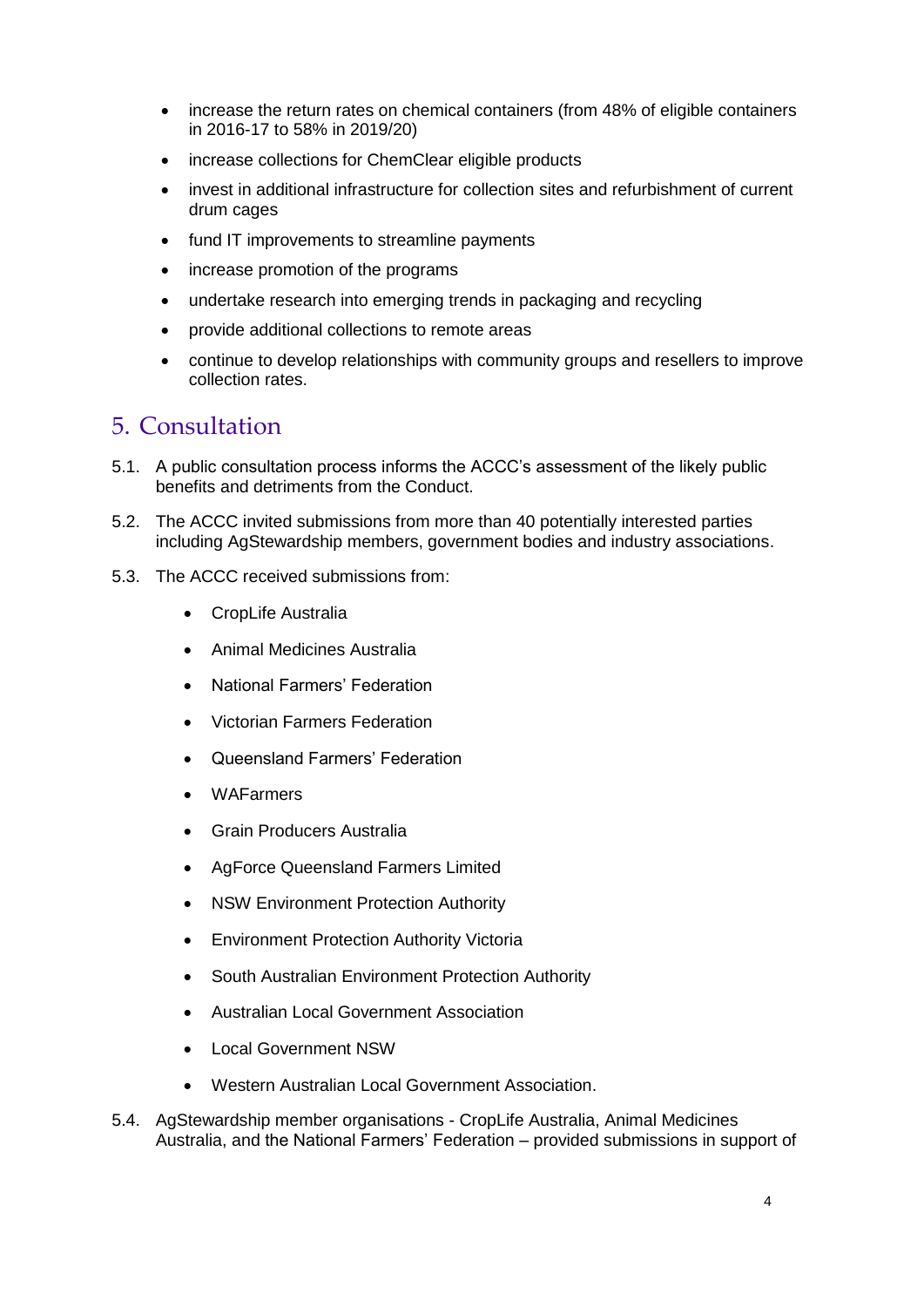the application (although the National Farmers' Federation noted its members had a significant appetite for a number of improvements to the programs).

- 5.5. While all other interested parties supported re-authorisation, including the increase to the levy, a number raised issues or concerns with the arrangements and suggested possible improvements to the programs or the need for greater transparency or information.
- 5.6. For example, the Victorian Farmers Federation, conditionally supported the levy increase, subject to some concerns around grower oversight and transparency by AgSafe being addressed, and WAFarmers supported the need for additional information to be provided ahead of any increase to the levy. In addition, the Australian Local Governments' Association raised concerns that the increase in the levy would be insufficient to fund all of the improvements intended by AgStewardship.
- 5.7. The issues raised by interested parties and AgStewardship's submissions are addressed in further detail below.
- 5.8. Public submissions by the Applicant and interested parties are on the [ACCC's Public](https://www.accc.gov.au/public-registers/authorisations-and-notifications-registers/authorisations-register/agstewardship-australia-limited)  [Register](https://www.accc.gov.au/public-registers/authorisations-and-notifications-registers/authorisations-register/agstewardship-australia-limited) for this matter.

# 6. ACCC assessment

- 6.1. The ACCC's assessment of the Conduct is carried out in accordance with the relevant authorisation test contained in the CCA.
- 6.2. The Applicant has sought re-authorisation for Conduct that would or might constitute a cartel provision within the meaning of Division 1 of Part IV of the CCA and may substantially lessen competition within the meaning of section 45 of the CCA. Consistent with subsections  $90(7)$  and  $90(8)$  of the CCA,<sup>1</sup> the ACCC must not grant authorisation unless it is satisfied, in all the circumstances, that the conduct would result or be likely to result in a benefit to the public, and the benefit would outweigh the detriment to the public that would be likely to result (authorisation test).

## Relevant areas of Competition

- 6.3. To assess the likely effect of the Conduct, the ACCC identifies the relevant areas of competition likely to be impacted.
- 6.4. Consistent with the ACCC's view during previous assessments of earlier applications, the ACCC considers the areas of competition relevant to its assessment of the application for re-authorisation are:
	- the manufacture and wholesale supply of agvet chemicals
	- the distribution and sale of agvet chemicals products in Australia, and
	- the collection and recycling of agvet chemical waste.

## Future with and without the Conduct

6.5. In applying the authorisation test, the ACCC compares the likely future with the Conduct that is the subject of the authorisation to the likely future in which the Conduct does not occur.

-

<sup>&</sup>lt;sup>1</sup> See subsection 91C(7).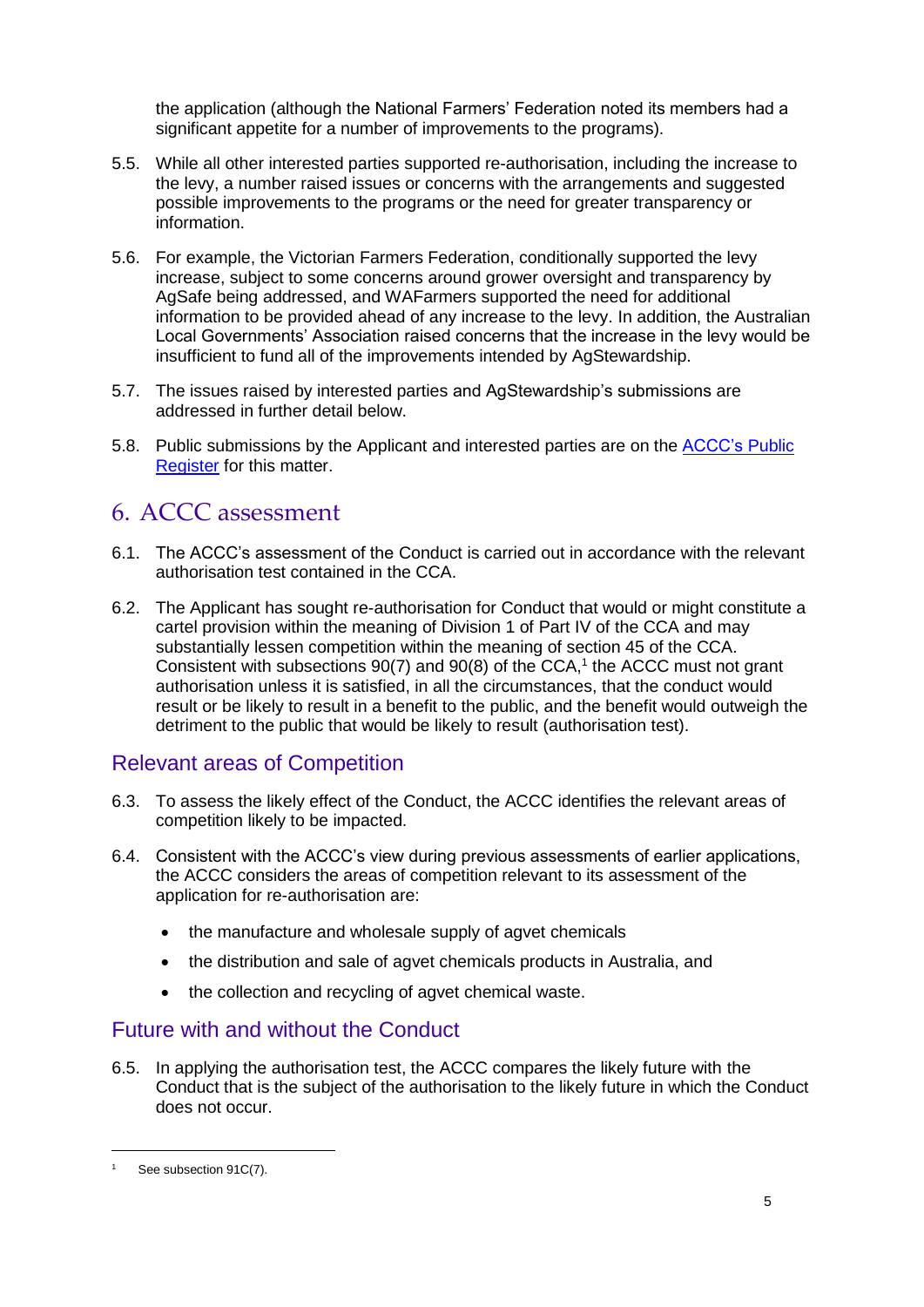6.6. The ACCC considers that without an agreement by participating manufacturers and suppliers to impose the levy to subsidise the programs, AgStewardship is likely to discontinue the services offered by the programs. The ACCC considers that, in the absence of the programs, the collection services required to responsibly dispose of chemicals and chemical containers are likely to be provided on a commercial basis to councils or to end-users, but these may not be provided in the short term and/or may be provided at a higher cost or inconvenience to end-users. While a regulatory response may be developed by government, the ACCC considers this would take some time to develop and implement.

## Public benefits

6.7. The CCA does not define what constitutes a public benefit. The ACCC adopts a broad approach. This is consistent with the Australian Competition Tribunal (the **Tribunal**) which has stated that the term should be given its widest possible meaning, and includes:

*…anything of value to the community generally, any contribution to the aims pursued by society including as one of its principal elements … the achievement of the economic goals of efficiency and progress. <sup>2</sup>*

- 6.8. AgStewardship submits that the Conduct is likely to result in public benefits including environmental benefits and economic efficiencies, as discussed below.
- 6.9. A number of interested parties, while supportive of the continuation of the programs and recognising that they result in public benefits, requested improvements to the programs and increased transparency for stakeholders regarding the operation of the programs.
- 6.10. The ACCC's assessment of the public benefits follows.

#### **Environmental benefits**

-

- 6.11. AgStewardship submits the continuation of the programs will result in public benefits through the provision of an effective pathway for the appropriate disposal of empty agvet containers and hazardous chemicals, thereby reducing the harmful environmental and health impacts from improper disposal and improving resource management through recycling of waste material. AgStewardship submits this is consistent with state and federal government aims to reduce plastics in landfill and with Australia's international obligations concerning the management of hazardous waste. The programs have collected more than 12 million drums and around 300 tonnes of agvet chemicals under the current authorisation.
- 6.12. Interested parties support the continued operation of the programs and recognise that they result in environmental and health-related benefits.
- 6.13. The ACCC considers that the Conduct is likely to continue to result in significant environmental benefits by increasing the volume of hazardous chemicals and containers which are safely disposed of, through the provision of free or subsidised collection services.

<sup>2</sup> Queensland Co-operative Milling Association Ltd (1976) ATPR 40-012 at 17,242; cited with approval in Re 7-Eleven Stores (1994) ATPR 41-357 at 42,677.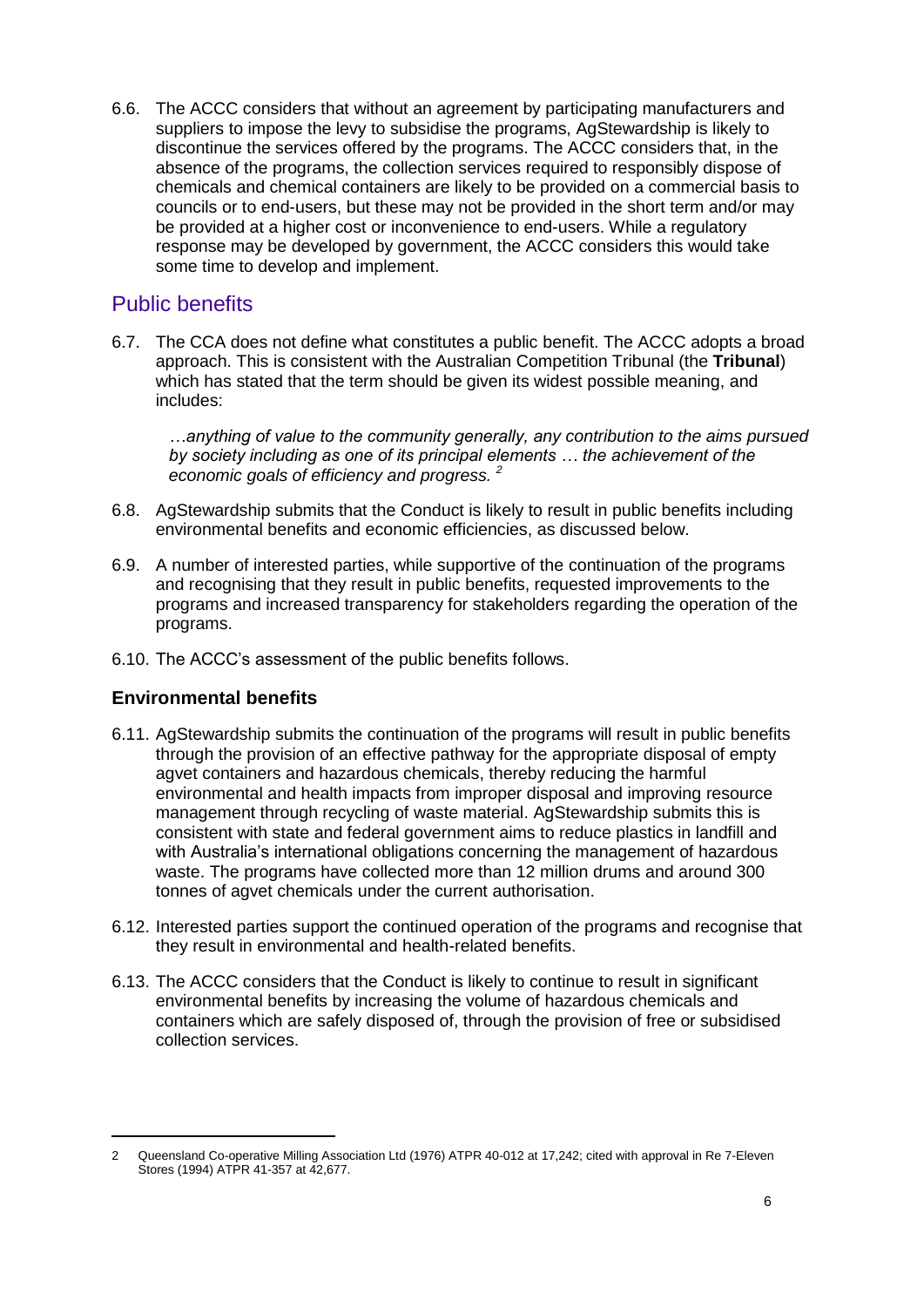#### **Economic efficiencies**

- 6.14. AgStewardship submits that the Conduct will continue to result in economic efficiencies both by providing a coordinated, Australia-wide service (compared to farmers and/or councils acquiring collection services in rural and remote areas from commercial operators), and by lowering compliance costs for government through the operation of effective voluntary programs.
- 6.15. The ACCC considers the Conduct is likely to result in continued public benefits by reducing the transaction costs for councils and users (compared to a situation in which each user or council must source their own collection services). Further, that the Conduct will continue to reduce the costs that would otherwise be incurred by governments if they had to expend greater resources to enforce compliance with regulations regarding the disposal of hazardous materials in the absence of the programs. These cost efficiencies represent a further source of public benefit.

#### **Improvements to the program**

- 6.16. A number of interested parties have submitted that AgStewardship should use the additional funds raised from the increase in the levy to improve its programs in various ways, including:
	- by expanding the frequency and geographic location of collection sites (particularly in more remote areas)
	- by expanding the scope of containers or chemicals collected under the programs
	- upgrading of infrastructure in some areas
	- promoting the programs more broadly and providing end-users with more education.
- 6.17. AgStewardship has advised that it intends to use the additional funds to:
	- cover increases in the costs of running the programs
	- support improvements in infrastructure to fill identified gaps in the network of collection sites, especially in remote areas
	- engage with local community groups to conduct 'pop-up' collection days where local council collection points are not accessible to ensure all primary producers have access to container collections
	- improve collection site safety
	- improve processing by allowing the segregation of collected products by type
	- conduct research and development into the inclusion of a wider range of plastic containers in the drumMUSTER program
	- increase the frequency of ChemClear collections to three times a year
	- develop an app to allow the real-time capture of collection data, thus improving AgSafe's reporting and ability to coordinate container collections more efficiently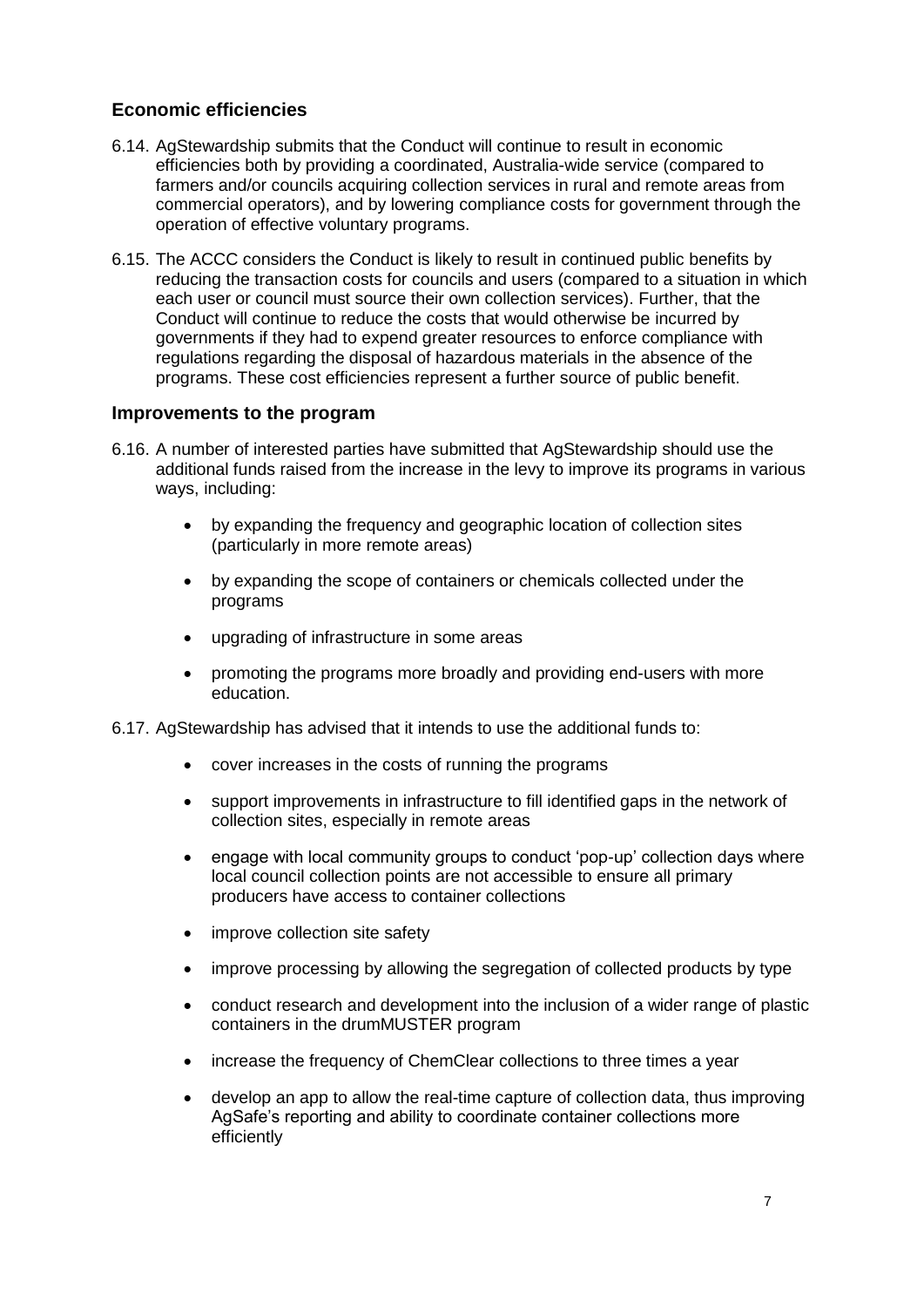- enhance security and useful life of container cages
- expand marketing and communications to key stakeholder farming organisations, rural communities and schools, including raising awareness in rural communities of programs by some container manufacturers for the return of containers not included within the scope of the drumMUSTER program (such as Intermediate Bulk Containers)
- enhance its website and back end database to improve communications, marketing and tracking
- encourage non-participants to join the program
- re-establish an advisory committee of participants to ensure greater participant representation.
- 6.18. The ACCC notes that AgStewardship has committed to implementing many of the improvements suggested by interested parties through the proposed levy increase. The ACCC accepts that the improvements suggested by interested parties are likely to result in even greater public benefits, but they all come at a cost. For AgStewardship to implement all of the suggested improvements, it would likely need to obtain additional funding, for example through further increasing the levy, or through reducing services it provides in some other way.
- 6.19. The ACCC does not propose to impose conditions on the authorisation to provide further changes to the programs. The ACCC expects that AgStewardship will regularly review where it is spending its funding within its programs, including taking the views of its members and other interested parties into account. The ACCC understands that AgStewardship is already working through these issues directly with its member organisations.

#### **Transparency**

- 6.20. The ACCC considers that providing a level of transparency and accountability around the collection and spending of funds is important to ensure that claimed public benefits actually arise.
- 6.21. A number of interested parties requested greater transparency and/or reporting in relation to the Conduct, including:
	- reporting of collection rates by site or by state
	- providing a detailed business case for the levy increase
	- detailing the strategic direction for the programs over the period of reauthorisation.
- 6.22. The ACCC notes that, in the case of the drumMUSTER and ChemClear programs, both of which have been running for a long period, the effectiveness of the programs does not appear to be in dispute as all interested parties support them and agree they result in public benefits. The ACCC notes the reporting required under the agreement between AgSafe and AgStewardship, which ensures that AgStewardship member organisations will have visibility over collection data, future plans and financial matters. The ACCC also notes that some data on collections – on a national, state and local level – is currently already available on the drumMUSTER and ChemClear program websites.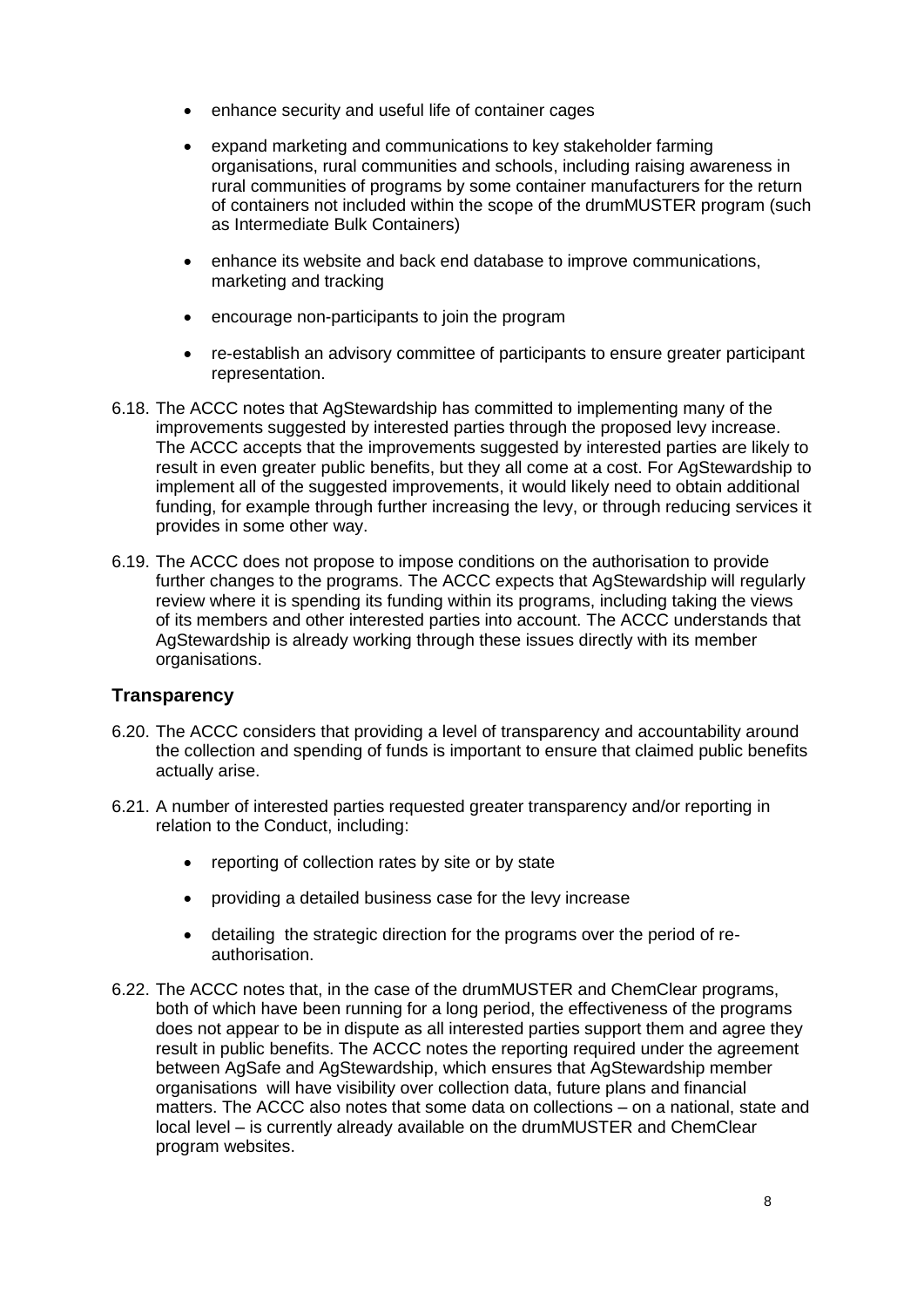- 6.23. In addition, AgSafe provides reports to AgStewardship (comprising member organisations National Farmers' Federation, CropLife, Animal Medicines Australia, and the Veterinary Manufacturers and Distributors Association), containing collection data by state, collection costs, issues and recommendations, marketing activity and result, WHS reports, campaigns scheduled and annual reconciliation of collections (as required under the terms of the agreement between AgStewardship and AgSafe). AgSafe personnel will also present to the AgStewardship Board as required and facilitate the drumMUSTER Advisory Committee, to include grower groups, local government associations and manufacturers.
- 6.24. AgStewardship also advised it intends to develop an application to collect real-time data of drums entering cages, which will allow drumMUSTER to keep accurate and up to date records of the number of containers in cages at any one time.
- 6.25. On this basis, the ACCC is satisfied that the use of the funds acquired through the collection of the levy is transparent.

#### **ACCC conclusion on public benefits**

- 6.26. The ACCC considers that the Conduct is likely to result in continued significant public benefits from:
	- environmental benefits through the provision of an effective pathway for the appropriate disposal of empty agvet containers and for hazardous chemicals
	- economic efficiencies from reducing transaction costs for councils and users, and reducing the costs incurred by governments to enforce compliance with regulations regarding the disposal of hazardous materials.
- 6.27. The ACCC notes that a number of interested parties submitted that improvements to the programs are likely to increase the likely public benefits. The ACCC notes that AgStewardship is already working with stakeholders on improvements to the programs. The ACCC considers that the continued operation of the programs is likely to result in significant benefits and does not propose to impose conditions on the authorisation to provide further changes to the programs.

## Public detriments

-

6.28. The CCA does not define what constitutes a public detriment. The ACCC adopts a broad approach. This is consistent with the Tribunal which has defined it as:

*…any impairment to the community generally, any harm or damage to the aims pursued by the society including as one of its principal elements the achievement of the goal of economic efficiency.<sup>3</sup>*

- 6.29. AgStewardship submits the Conduct will result in minimal public detriments.
- 6.30. Interested parties raised a number of issues of concern, including that some users could not access drumMUSTER or ChemClear services, that the requirement to pay for the disposal of Group 2 chemicals under the ChemClear program was a disincentive to appropriate disposal of these chemicals, and that non-eligible containers were being dumped near collection points creating problems for local councils.
- 6.31. The ACCC's assessment of the public detriments follows.

<sup>3</sup> Re 7-Eleven Stores (1994) ATPR 41-357 at 42,683.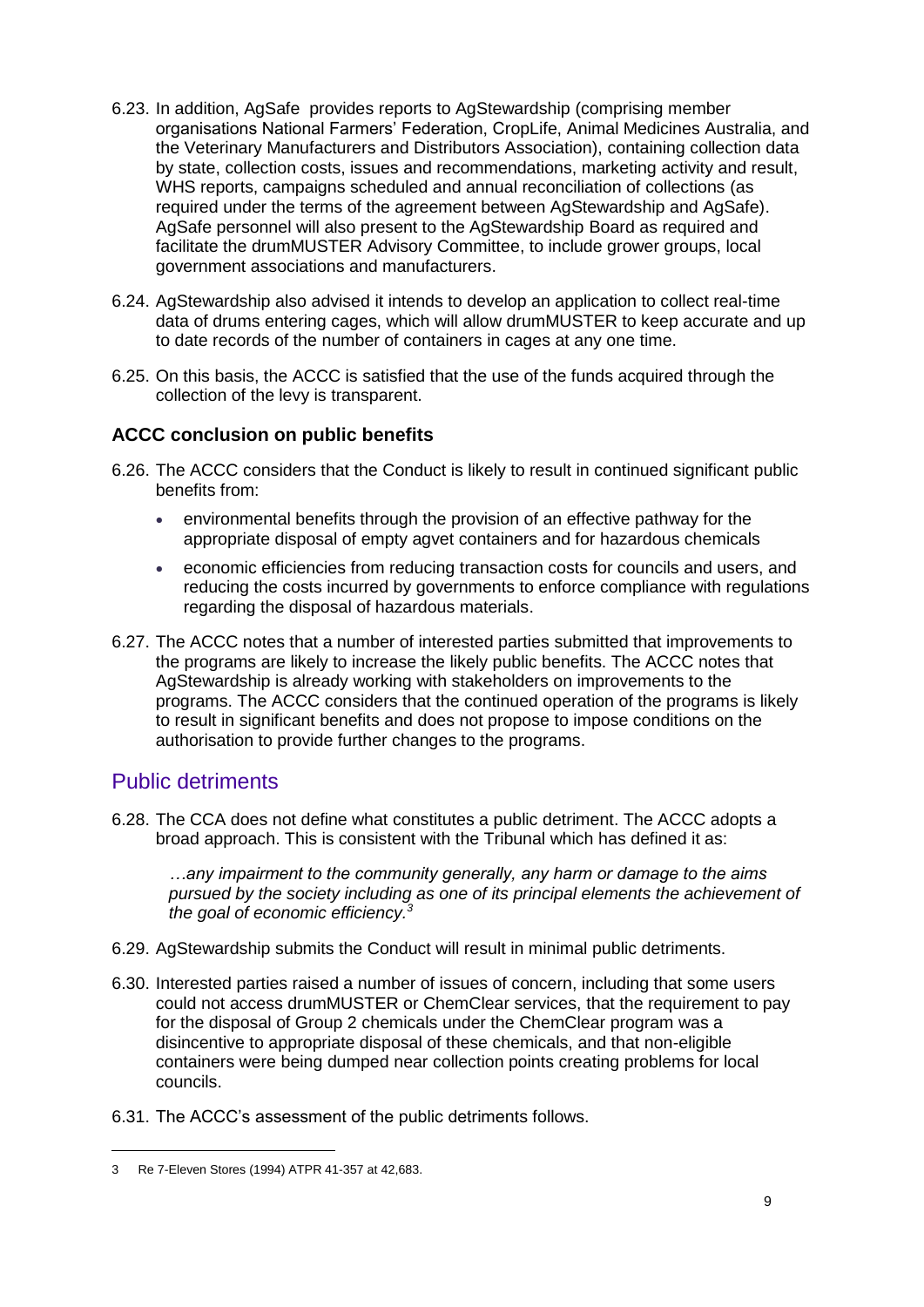#### **Cost to participating companies and end-users**

- 6.32. AgStewardship submits that end users of agvet products may be impacted by the proposed levy increase as it will increase marginally the price paid for the agvet chemicals, but that the cost of the levy is negligible and in most cases represents less than 0.01% of the total purchase price of agvet chemical products.
- 6.33. The ACCC notes that any levy will, by its nature, impose some costs on those who pay it. In this case the price increase to end users as a result of the levy is likely to be very small, and that manufacturers may partly or wholly absorb the levy in order to compete with non-participating manufacturers.
- 6.34. Participants have agreed to pay the levy to subsidise programs that seek to address the negative environmental effects that may otherwise result from their products and packaging if there were no collection service provided by the programs. That is, the levy provides for manufacturers and end users to contribute to and reduce the full costs of using the chemicals (i.e. including the 'externality' costs of appropriate disposal of excess chemicals and containers). In this way the effect of the levy on prices is to better reflect the true cost and thereby improve the efficiency of use of the chemicals.

#### **Inability of some users to access the ChemClear program without further cost**

- 6.35. The WA Local Government Association submits that AgStewardship should review the eligibility criteria and funding structure of ChemClear to ensure the program adequately incentivises and funds the recovery of both Group 1 and Group 2 chemicals.
- 6.36. Under the ChemClear program, Group 1 chemicals (i.e. those manufactured by members of the programs, on which the levy has been paid) are able to be disposed of without additional cost under the ChemClear program.
- 6.37. However, there is a fee for the disposal of Group 2 chemicals. Group 2 chemicals include those whose manufacturers are not participating in the scheme (i.e. the levy has not been paid), chemicals which have been deregistered or expired for more than two years, and chemicals that are unknown, unlabelled or mixed.
- 6.38. The ACCC notes that many Group 2 chemicals have not been subject to the levy and therefore it is not inappropriate that the programs (which are funded by the levy) do not entirely cover the costs of their disposal. Further, where the levy has been paid but chemicals have expired or been deregistered for more than two years, the additional cost for disposal serves as an incentive for end-users to dispose of chemicals promptly, reducing the hazard they pose on farms. The ACCC notes that AgStewardship is continuing to provide education to all end-users of agvet chemicals about the levy and the safe disposal of chemicals and containers and is working with manufacturers and suppliers of such chemicals to increase coverage of the levy.
- 6.39. In any case, while the ACCC recognises that charging a fee at the point of collection for the disposal of some chemicals under the ChemClear program may result in disincentives for end-users of these chemicals to appropriately dispose of them, the disincentive for appropriate disposal would likely be greater if there were no ChemClear program.
- 6.40. AgStewardship could consider in future whether it could achieve even greater public benefits by offering free collection for Group 2 chemicals, but the fact that it does not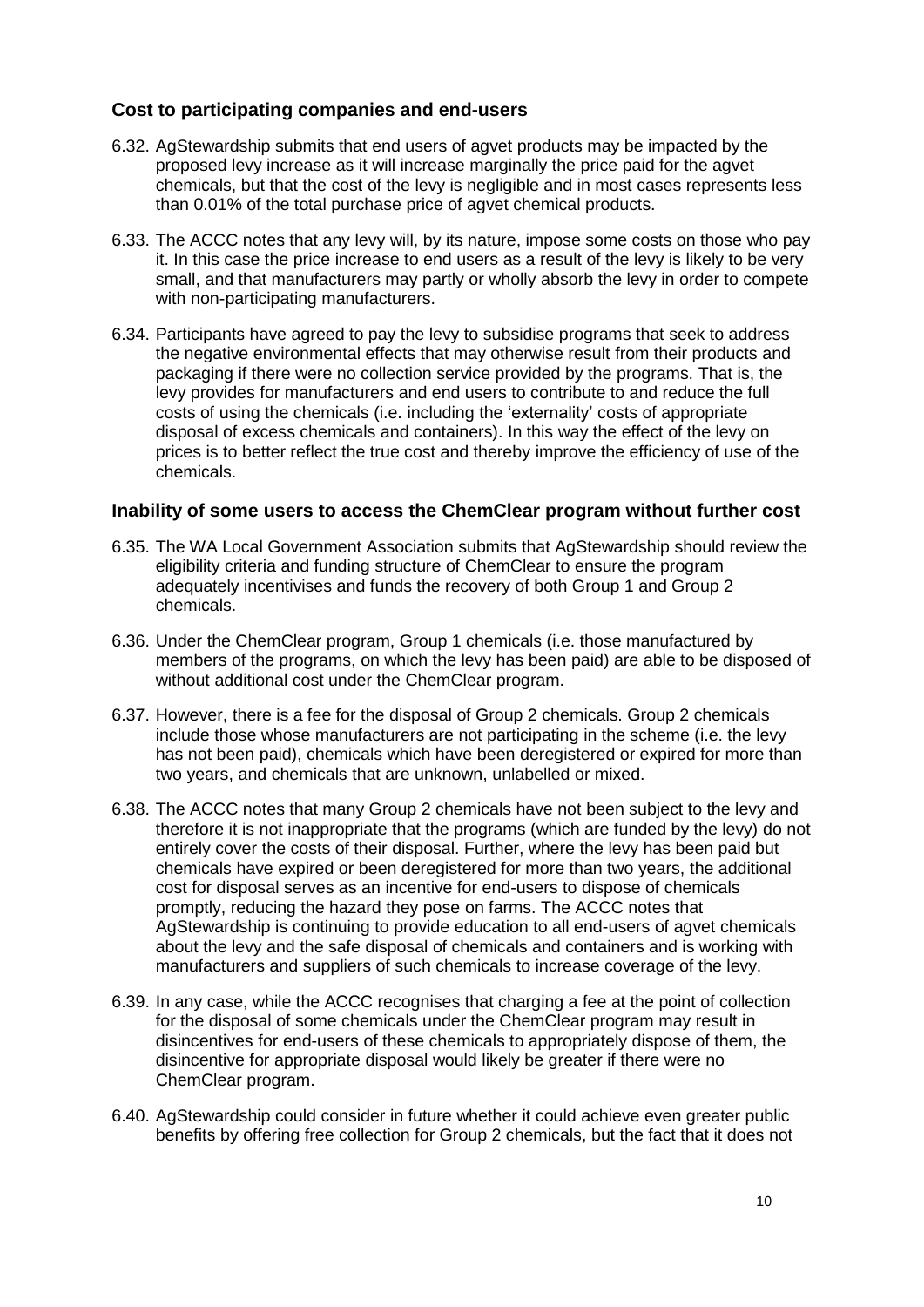currently offer this as a free service does not constitute a public detriment arising from the proposed conduct.

#### **Councils may pay cost of disposing of ineligible products**

- 6.41. A number of interested parties submit that the drumMUSTER program should accept a wider range of agvet chemical containers, such as Intermediate Bulk Containers (IBCs) and chemical bags. The WA Local Government Association submits that material which is ineligible for collection under the programs is regularly left at councilrun collection points with the result that local governments are burdened with the cost of disposing of this material.
- 6.42. AgStewardship submits:
	- it expects the range of plastic containers accepted by the drumMUSTER program to broaden in the future
	- it will continue to work with manufacturers to encourage more to join the scheme (thus increasing the proportion of containers eligible for collection)
	- AgSafe has an operational policy to include containers from non-participating manufacturers in collections (up to 7%), in order to ensure access to the program and remove confusion for primary producers
	- while the levy is not collected on the sale of IBCs, many of these are returnable to the container manufacturers directly
	- AgStewardship will conduct research into the possibilities for the inclusion of IBCs into a collection program.
- 6.43. The ACCC notes that to the extent end users dump ineligible containers at or around drumMUSTER collection sites, this imposes an increased burden on councils, and inappropriately shifts the cost of disposal of these containers from manufacturers and end-users to councils. This may be considered a public detriment, although it arises more from the actions of those dumping these items than from AgStewardship providing facilities to accept other items. In any case, this practice will be reduced by the measures to be taken by AgStewardship to increase the range of agvet chemical containers eligible for collection under the program.

#### **ACCC conclusion on public detriments**

6.44. The ACCC considers that the Conduct is likely to result in limited public detriments:

- while it imposes some costs on end users and manufacturers, these largely reflect the costs associated with responsible disposal and recycling, and
- to the extent the program inadvertently leads to more end users dumping noneligible containers at, or near, collection sites, this practice is likely to be reduced following proposed changes to the program.

## Balance of public benefits and detriments

- 6.45. The ACCC considers that the Conduct is likely to result in public benefits in the form of:
	- environmental benefits through the provision of an effective pathway for the appropriate disposal of empty agvet containers and for hazardous chemicals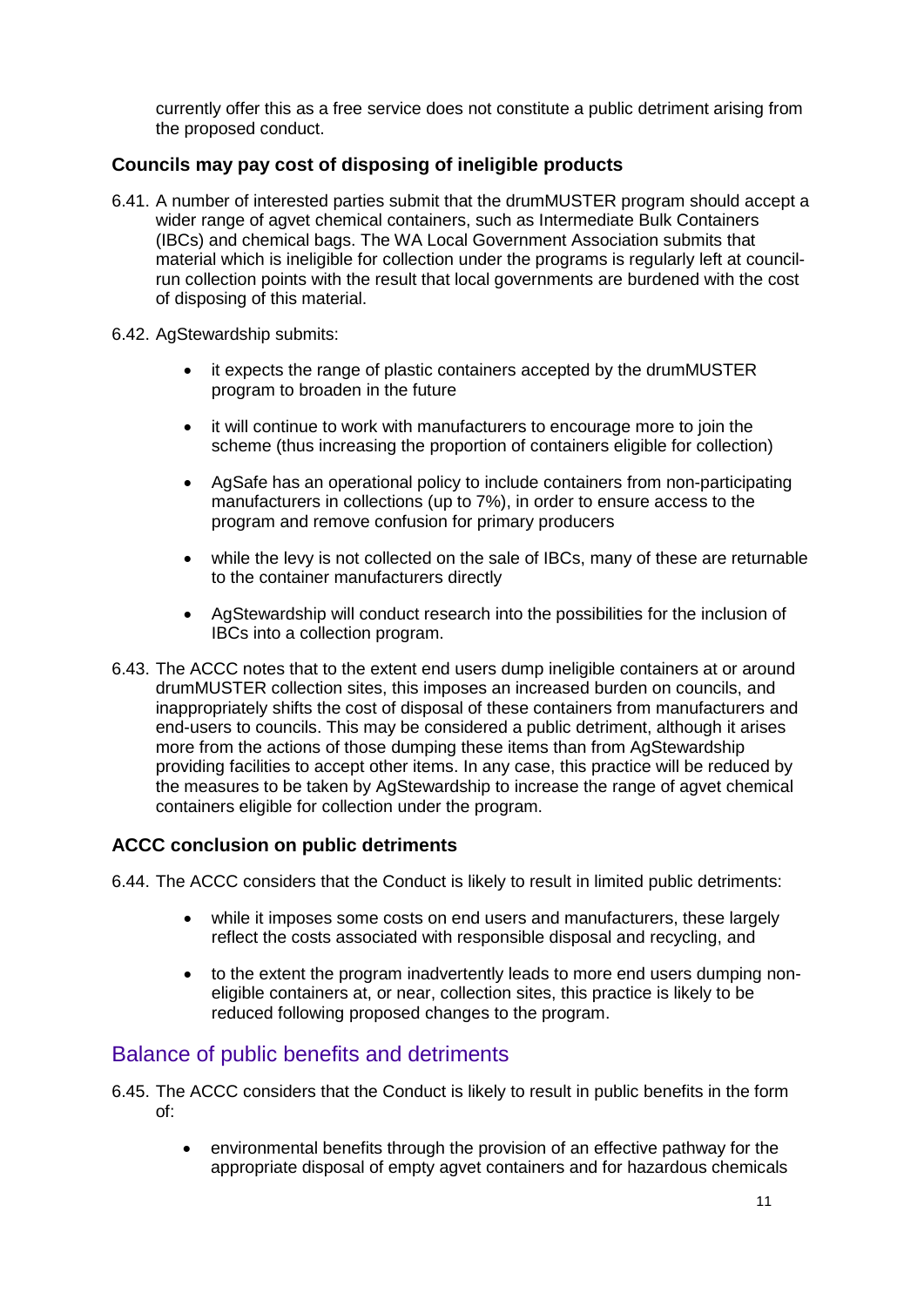- economic efficiencies from reducing transaction costs incurred by councils and users, and from reducing the costs incurred by governments to enforce compliance with regulations regarding the disposal of hazardous materials.
- 6.46. The ACCC considers that the Conduct is likely to result in limited public detriment, as set out above.
- 6.47. Therefore, for the reasons outlined in this draft determination, the ACCC is satisfied that the Conduct is likely to result in a public benefit and that this public benefit would outweigh any likely detriment to the public from the Conduct.

## Length of authorisation

- 6.48. The CCA allows the ACCC to grant authorisation for a limited period of time.<sup>4</sup> This enables the ACCC to be in a position to be satisfied that the likely public benefit will outweigh the detriment for the period of authorisation. It also enables the ACCC to review the authorisation, and the public benefit and detriment that have resulted, after an appropriate period.
- 6.49. In this instance, the Applicant seeks re-authorisation for a further five years. AgStewardship submits this period allows for a considered approach by all parties to measure the continuing success or otherwise of the program, and to review some of the externalities to the program that may affect its operations.
- 6.50. The ACCC notes that the levy has been in place since 1998, and that the programs continue to receive broad support. On this basis, the ACCC proposes to grant authorisation for a further five years.

# 7. Draft determination

# The application

- 7.1. On 21 August 2018 AgStewardship lodged an application to revoke authorisation A91382 and substitute authorisation AA1000429 for the one revoked (referred to as reauthorisation). This application for re-authorisation was made under subsection 91C(1) of the CCA.
- 7.2. AgStewardship seeks authorisation to allow it to continue to impose a levy on the sale of agricultural and veterinary chemicals, in order to fund programs which provide for the collection of agvet chemical containers and disposal of agvet chemicals.
- 7.3. Subsection 90A(1) of the CCA requires that before determining an application for authorisation the ACCC shall prepare a draft determination.

## The authorisation test

7.4. Under subsections 90(7) and 90(8) of the CCA, the ACCC must not grant authorisation unless it is satisfied in all the circumstances that the Conduct is likely to result in a benefit to the public and the benefit would outweigh the detriment to the public that would be likely to result from the Conduct.

-

<sup>4</sup> Subsection 91(1)